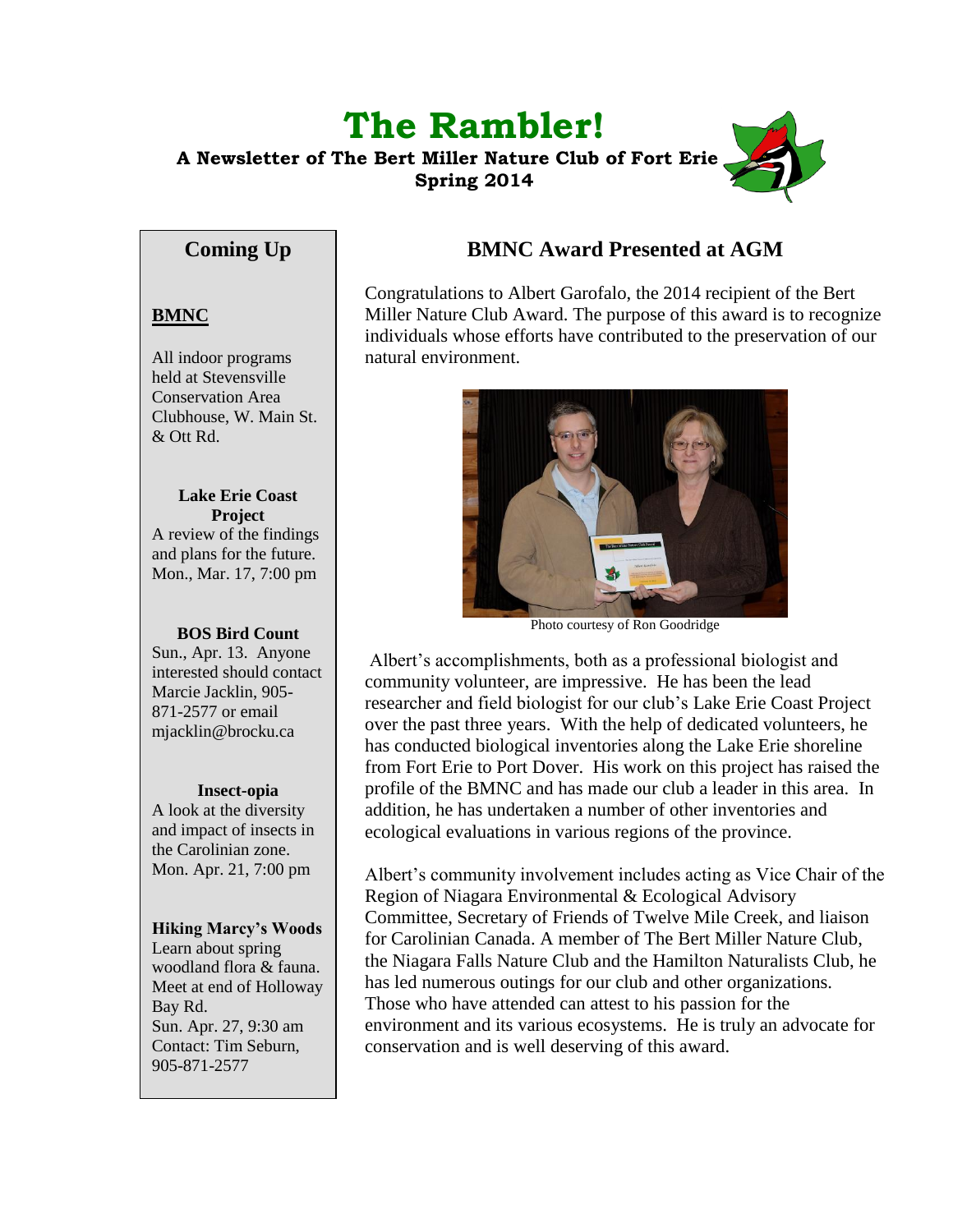#### **Warbler Walk**

Discover these beautiful migrants with leader Marcie Jacklin. Meet at Waverly Beach parking area. Sat., May 3, 9:00 am Contact: Lynda Goodridge, 905-871- 5856

#### **Invasive Plant Species**

A discussion about the types of species and their effects on the environment. **Thurs.** May 22, 7:00 pm

#### **Members' Night & Pot Luck**

Share photos, digital pictures, and nature displays. Bring a place setting and a dish to share. Mon., June 16, **6:00 pm**

#### **Butterfly/Dragonfly Count**

Bring a lunch and meet at Stevensville C.A. Sun., June 22, 9:00 am Contact: Paul Philp, 905-894-2723

#### **Ridgeway Summer Festival**.

Sat. & Sun., July 5 & 6 Contact: Lynda Goodridge, 905-871- 5856.

#### **2 nd Annual Butterfly Festival**

Sat., Sept. 20, 10 am– 3 pm. Stevensville Conservation Area. Contact: Dawn Pierrynowski, 905- 384- 2476

# **From our President**

Rather than review recent events, I decided that it would be fun to have you participate in a trivia challenge about the Club. Get your thinking caps on.



### **The Bert Miller Nature Club Trivia Challenge**

- 1. Bert Miller was a:
	- a) draftsman by trade b) amateur naturalist
	- c) propagator of rare and native plants d) all of the above e) none of the above
- 2. Bert Miller was born in Fort Erie and lived from a) 1900-1980 b) 1893-1962 c) 1882-1973
- 3. The Bert Miller Nature Club was formed in 1995 by: a) Tim Seburn b) Earl Plato c) Rick Stockton d) Paul Philp e) Bert Miller
- 4. Dr. William Marcy came to Buffalo from Massachusetts in the 1890s to be the Chief Surgeon for the N.Y. Central Railroad. In the 1960s he:
	- a) purchased the land that became Marcy's Woods
	- b) built a rustic log cabin c) married an avid ornithologist and naturalist
	- d) none of the above e) all of the above
- 5. Preservation of natural areas of the Point Abino peninsula was the primary founding objective of the Club, and conserving Marcy's Woods was its initial focus.
	- a) False b) True
- 6. The Bert Miller Nature Club has accomplished many objectives. Which of the following is/are not true? a) Launched large war canoes from the beach on Lake Erie at Marcy's Woods.
	- b) Conducted biological inventories of many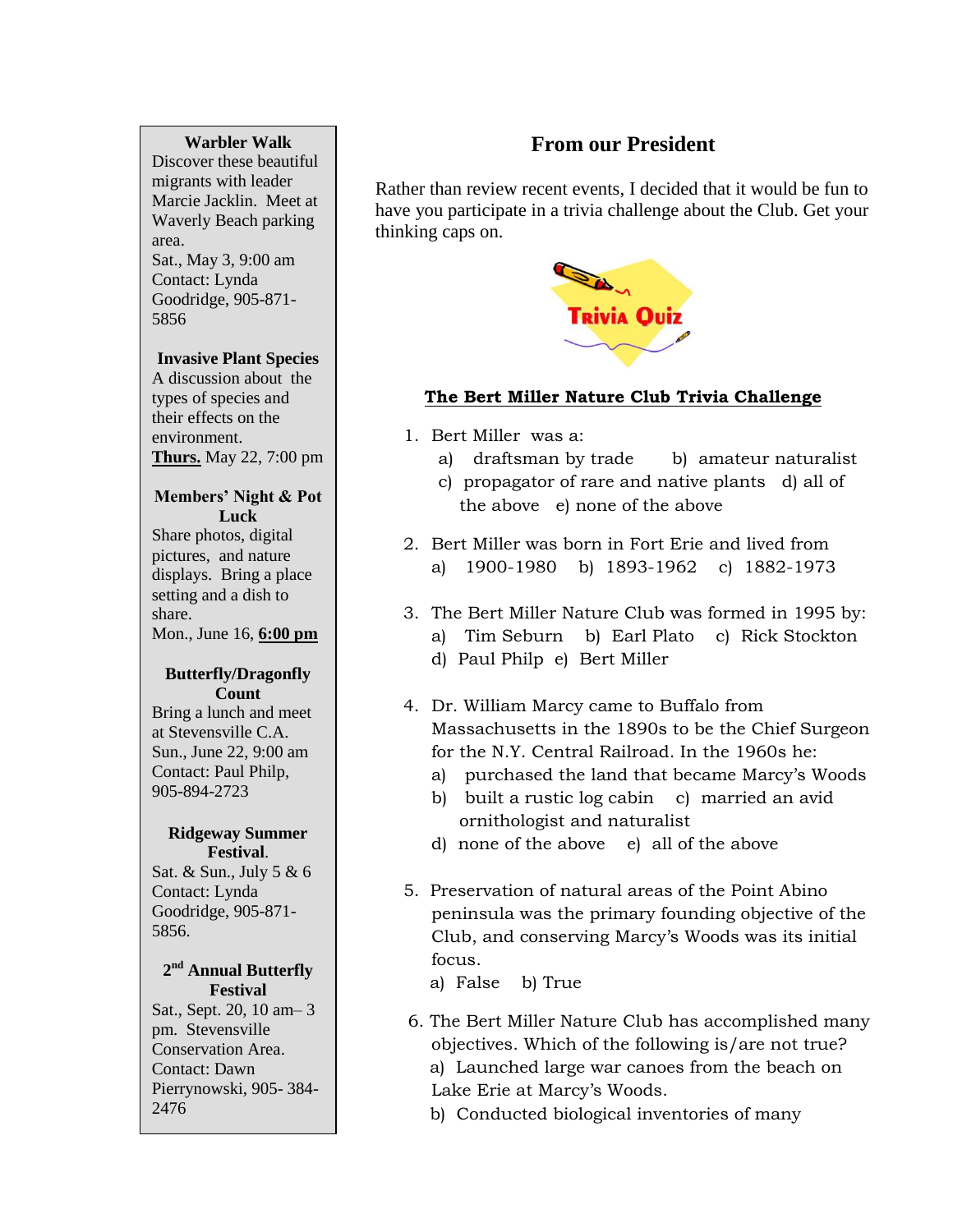### **NFNC**

Monthly indoor programs held at Niagara Falls Public Library, Victoria Av., 3rd Wed., 7:00 p.m. Speakers on a variety of topics. Complete schedule online: **niagaranatureclub. tripod.com**

#### **Beamer Point Hawk Watch**

An annual event to see migrating hawks. Family friendly. Good Friday, Apr. 18, all day. Contact: Don Mills, 905-892-3973

#### **Niagara Glenn**

Wear sturdy shoes & meet at Wintergreen Flats off Niagara Pkwy. Family friendly. Sun., Apr. 27, 1:30 pm. Contact: Win Laar, 905- 262-5057

#### **Windmill Point**

View the many fascinating plants in bloom along the Lake Erie shoreline. Park & meet along road allowance. Sat., July 12, 10:00 am. Rain date: July 19. Contact: Rick Young, 905-734-6226

### **PFN**

Monthly indoor programs held 4th Monday, 7:30 p.m., at Mountainview United Church, St. Catharines. For details on speakers and outings, visit [www.peninsulafieldnats.com](http://www.peninsulafieldnats.com/) remaining natural areas in Fort Erie

- c) Carried out a study of old growth forests remaining in Niagara
- d) Was instrumental in obtaining Marcy's woods
- for the Conservation Authority.
- 7. The website for the Bert Miller Nature Club has many interesting informative pages. If you were to visit the website, what address would you put into the search engine:

a) [www.bertmiller.com](http://www.bertmiller.com/) b) www.bmnc.ca c[\)www.bertmillernatureclub.org](http://www.bertmillernatureclub.org/)

- 8. Community outreach and environmental education are important parts of the Club's activities. Which of the following is not a club initiated event? a) The Butterfly Festival b) The Children's' Water Festival c) The Ridgeway Summer Festival d) The Friendship Festival e) Nature in Niagara f) The Raptor Festival
- 9. Chimney Swift Monitoring is done for: a) The Nature Conservancy b) The Owl Foundation c) Bird Studies Canada
- 10. EAC is a group of volunteers who attend meetings at The Town of Fort Erie. What does EAC stand for:
	- a) Environmental Advisory Committee
	- b) Environmental Action Committee
	- c) Environmental Ad hoc Committee

Answers: **1**. d; **2**. c ; **3**. b; **4**. e; **5**. True; **6**. d; **7**. c; **8**. b, d, f; **9**. c; **10**. a;

Dawn Pierrynowski

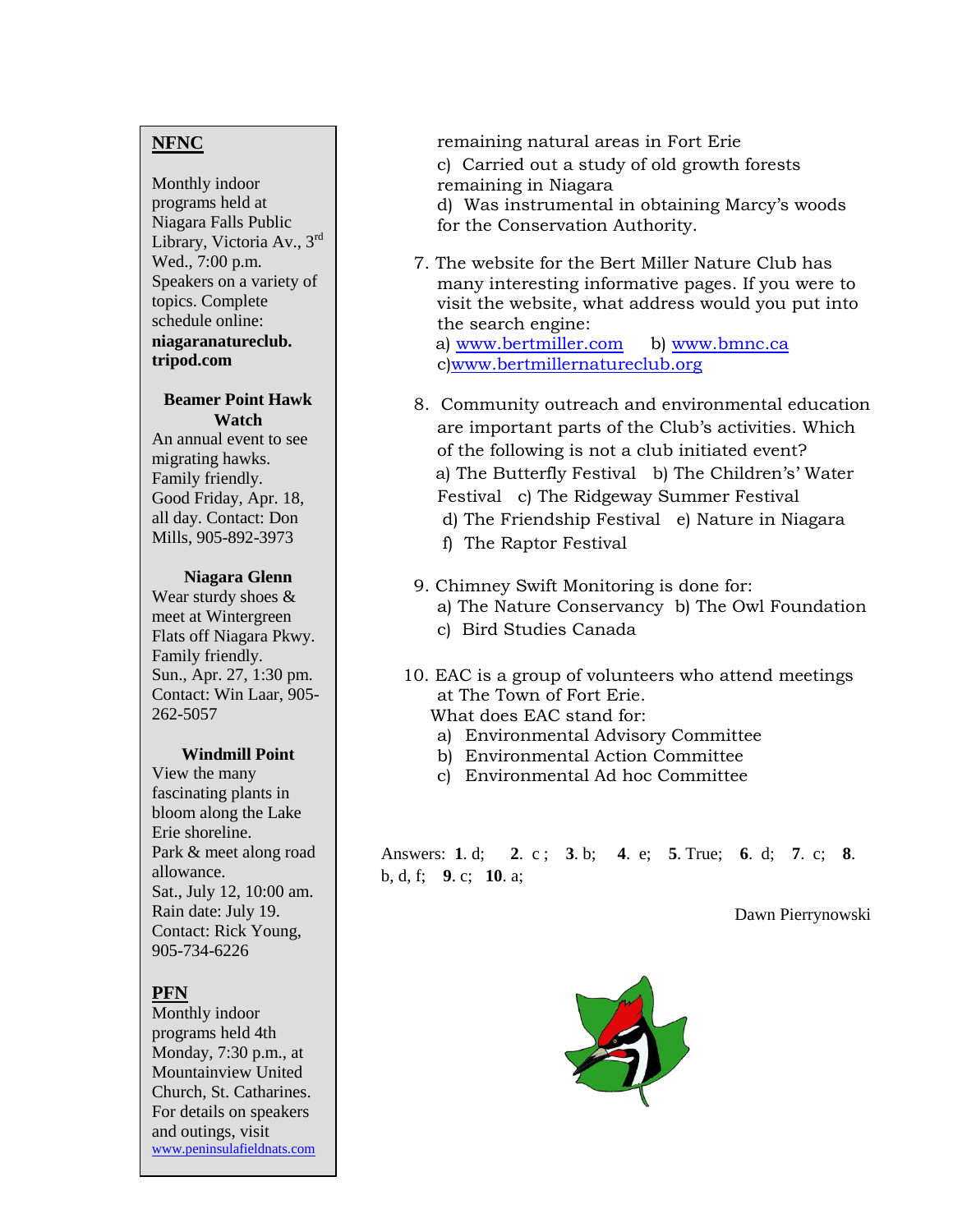Don't miss this year's **Nature in Niagara** presentation:

**The Sensational Lake Erie Shoreline** Wednesday **April 16, 2014** 7:00 pm Fort Erie Public Library Centennial Branch

> Speaker: Albert Garofalo

Learn about the diverse botanical and geological features and efforts being taken to restore them.

\*\*\*\*\*\*\*\*\*

Land Care Niagara & Windmill Pt. Park present **Hooked On Fishing** A family event Sun., May 25  $9 \text{ am} - 4 \text{ pm}$ Windmill Pt. Park

\*\*\*\*\*\*\*\*

### **Niagara Land Trust**

[www.niagaralandtrust.ca](http://www.niagaralandtrust.ca/) Fundraising events: **Tour of Point Abino** Sat., Apr. 26. **Weekends on the Beach** May16-19 & Sept.12 – 14 with botany & birding events. Attend for a day or spend the weekend in a lovely cottage. For info contact: Tim Seburn, 905-871-2577

### **Changes at the NPCA – Why You Should Care**

When the Niagara Peninsula Conservation Authority (NPCA) advertised consultation on its Strategic Plan two years ago, I did not realize that what was being planned was an extreme change of direction. I was shocked to see on the NPCA website that the plan indicated a much more development friendly direction and that "surplus" lands were to be considered for disposal.

At the open house in November, the consultant on the Strategic Plan made much of the fact that employees with a "sandpaper attitude" (workers enforcing the by-laws?) had been let go. He also outlined the process of consultations where "stakeholders", such as developers, were given private meetings to let them voice their opinions on what the NPCA should do.

A number of employees have been fired. In mid-November, one person was fired from the Watershed Development Services. On Nov.  $22<sup>nd</sup>$ , the Director of Land Management's position was eliminated and that staff member was fired. His duties had included ensuring public safety and managing all of the Conservation Authority's lands, buildings, and staff who maintain the conservation areas.

On Dec 18<sup>th</sup>, it was announced at the NPCA Board meeting that Mr. David Barrick, who was on leave from this same board, was recruited for the newly created position of "Operations Manager in the Land Management Department". This position was never publicly advertised. New positions are being created and filled with titles more in line with the Conservation Authority's anticonservation bent. The CEO is being given a retirement package.

More conservation employees have been fired. On January  $9<sup>th</sup>$ , four persons from the Watershed Stewardship Department were let go and three additional persons were fired, including the Site Administrator of Ball's Falls and the Conservation Planner (previously under Land Management). This means that in November and January, ten persons (nearly 20% of staff) were let go.

As naturalists in Niagara, we have worked with NPCA employees. We know them to be hard working individuals who are devoted to Niagara's natural heritage and its preservation. If we do not have the Conservation Authority acting as a front line protection for our forests and wetlands, but acting instead as an agency charged to make sure developers have no roadblocks put in front of them, Niagara will lose much of the nature that we love.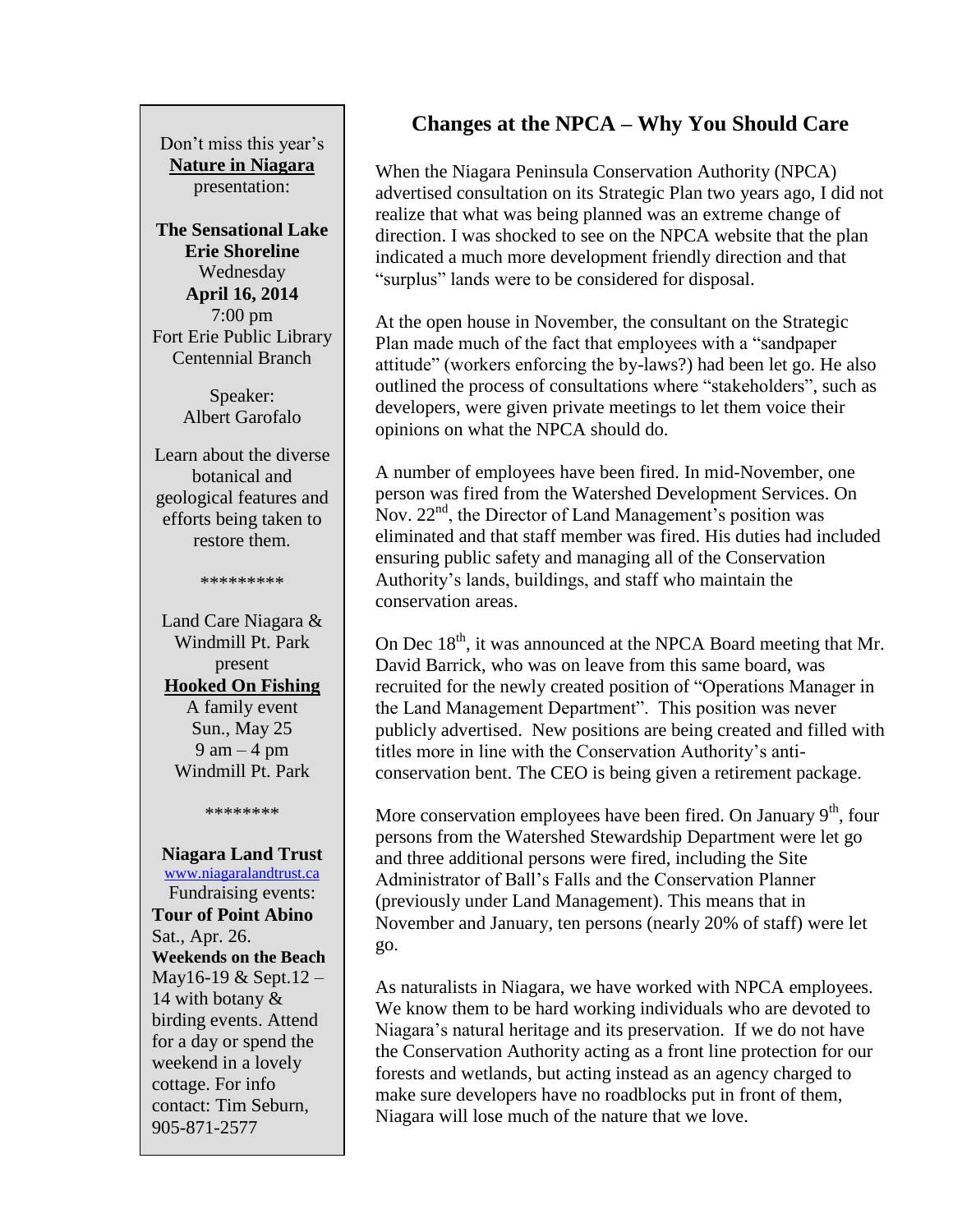**The Bert Miller Nature Club of Fort Erie 2014 Board of Directors**

President Dawn Pierrynowski

Vice-President Lynda Goodridge

> **Treasurer** Paul Philp

Secretary Peter BonEnfant

**Directors** Denise Ball Victoria Busche Janet Kellam Tim Seburn Deb Sherk Rick Stockton

Membership Karin Philp

#### **The Rambler**

Newsletter Editor: Lynda Goodridge With the help of Peter BonEnfant

Published twice a year

Submissions are always welcome and can be forwarded by email to lynda.goodridge@ distributel.net Opinions expressed by contributors are their own and do not necessarily reflect those of The Bert Miller Nature Club or its board of directors.

What can you do? Let the NPCA know how important the protection of wetlands and forests is to you. Contact the NPCA board member from your municipality <http://www.npca.ca/corporate-services/board-of-directors/> and also let other regional and municipal councillors know your priorities. Feel free to email me for more information: [jsankey@cogeco.ca](mailto:jsankey@cogeco.ca)

Joyce Sankey

### **Creek and Wetland Restoration in Beaver Creek**

Monday January 20, 2014 at 7 pm



Courtesy of UEM, Inc.

Speaker: Ian Smith has had 31 years of experience in Geomatics and GIS. He is a professor at Niagara College and Brock University. He also owns the consulting company, Urban and Environmental Management, Inc.

Synopsis: Ian began his interesting presentation by describing the restoration of Beaver Creek over the past two years. The three goals of this restoration project were to protect fish (especially the Grass Pickerel, which is a Species of Special Concern), enhance habitat, and keep the water flow moving well. The problem with creek restoration, especially in creeks used for agricultural drainage, is that farmers prefer the drain to be free of debris and flowing well, while fish and other aquatic animals need more debris for habitat and a slower moving current.

In 2007, it was determined that Beaver Creek had become an unstable stream. It was badly silted and had very low flow, and in drier months the water was barely moving. The Town of Fort Erie, Friends of Fort Erie Creeks, Niagara Peninsula Conservation Authority, Department of Fisheries, BMNC and environmental consultants worked together to create a restoration plan.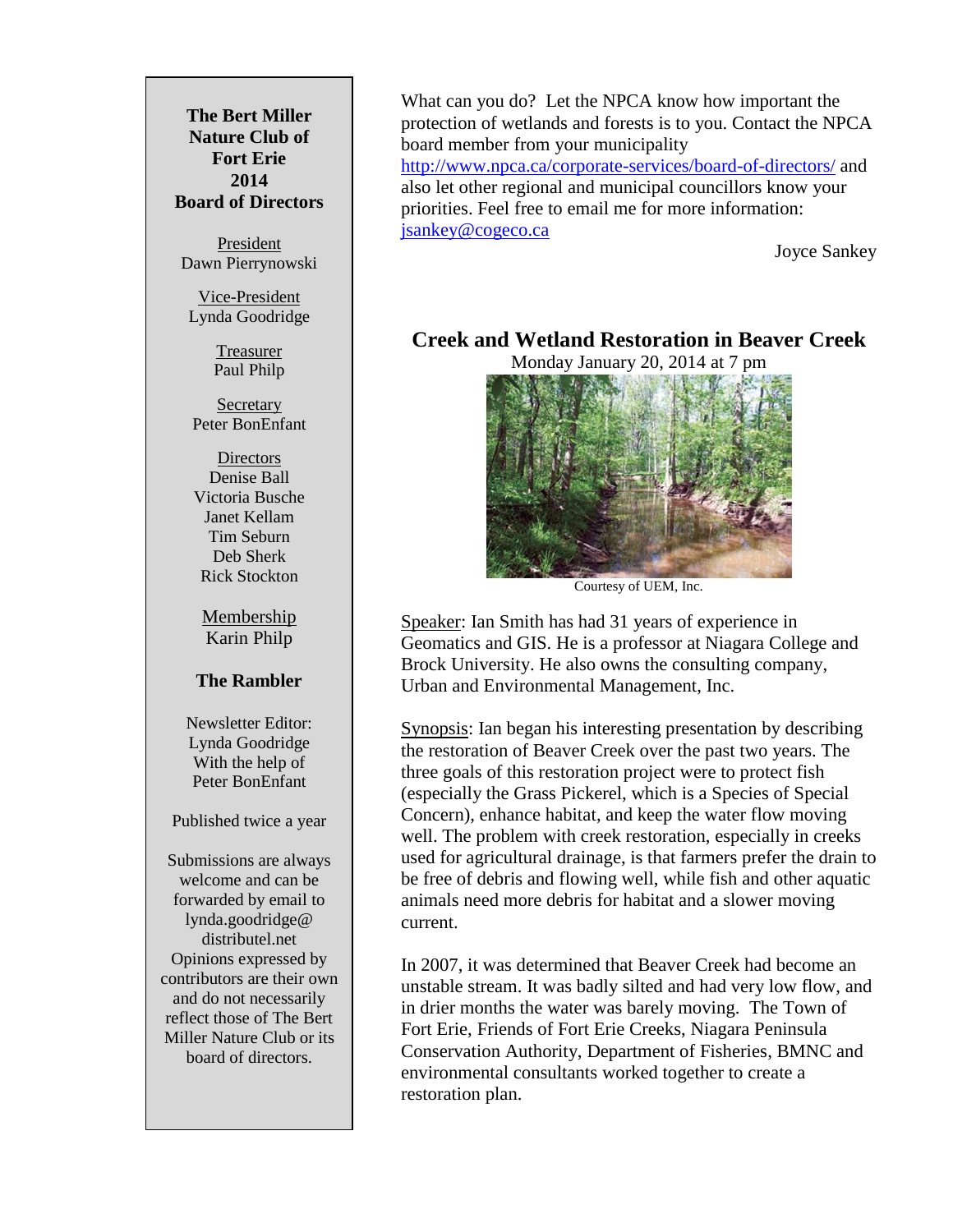Since dredging the creek would have compromised the habitat, the following solutions were used: dig large pools for habitat, with ledges for young fish; replace major blockages lying across the flow with smaller blockages placed parallel to the flow; replace undersized culverts; install basking logs for turtles; and plant native grasses along the shoreline. The work took place between October 2011 and May 2012. Water quality monitoring will continue to take place for 15 years.

Ian's other projects include the Nith River restoration in Paris, Ontario and the Thames River in London, Ontario.

Deb Sherk

# **Fort Erie a Birding Hotspot**

Last fall and early winter were great times for bird-watchers in and around Fort Erie.

Things started with a "tropical bang" in October when a BROWN BOOBY, normally found no farther north than the Florida Keys, showed up along the Buffalo waterfront. It stayed around for two weeks, to the delight of hundreds of birders who came from far and wide. Although it spent much of its time on the Buffalo side, it did venture into Canadian "territory" or "airspace" on several occasions, giving local listers coveted tick marks (firstever sighting in Ontario and in the Great Lakes region).

Just about a month later, in late November, an ELEGANT TERN made its way from the California coast to the north end of Squaw Island along the Buffalo side of the Niagara River. Canadian birders had to be content with watching it perform across the river until one day, near the end of its stay, it made a surprise appearance along the Fort Erie shoreline near Gilmore Road.



Lark Sparrow. Photo courtesy of Ron Goodridge

At about the same time, a mid-western LARK SPARROW showed up in the north end of Fort Erie, around the intersection of Central Avenue and the Niagara Parkway. It stayed for several weeks, thanks in part to the generosity of several home-owners who made sure their feeders were stocked on a regular basis and allowed birders into their backyards to view the rare visitor.

About mid-December, a juvenile KING EIDER duck was found in the Niagara River, viewable from the pull-off adjacent to Nicholls Marine. While this species has been seen before in the river, this bird must be enjoying its stay because it (or its stunt double) was still present in the same location well into February.



Photo courtesy of Ron Goodridge

By far, the most notable birding event of the past few months has been the unprecedented "irruption" of SNOWY OWLS from the Arctic into lower Canada and the eastern United States, as far south as Florida. "Snowies" were everywhere -- along the lakeshore near Old Fort Erie, at the end of Stonemill Road, and near the Crystal Beach boat-launch. As many as six were seen in a single neighborhood in Welland. Three more could be found, on and off, near the new hospital in St Catharines.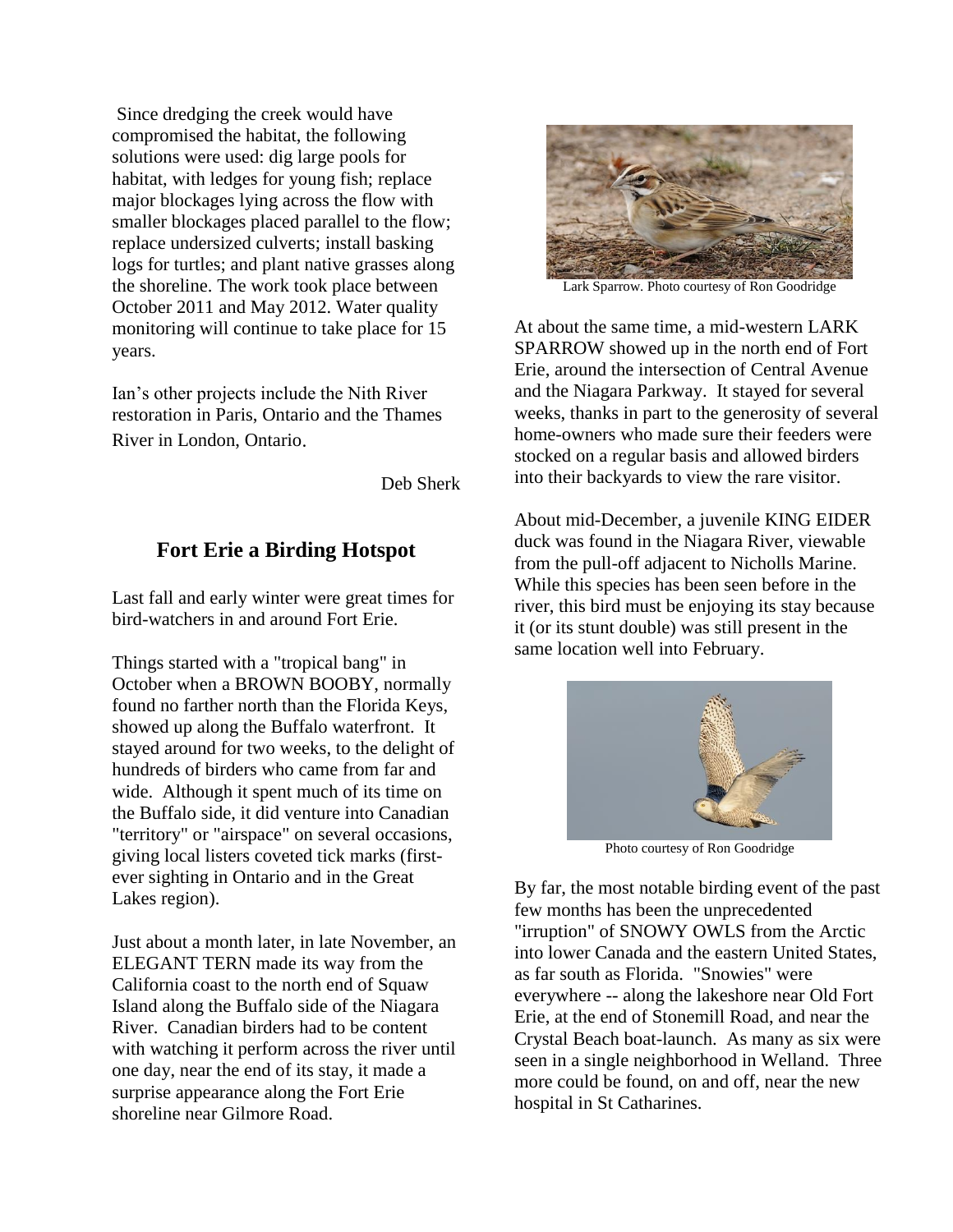Seeing any or all of these birds was a thrill, and, once again, high-lighted the great potential of our area for enjoying the pasttime of bird-watching.

# **A Boost to the Economy?**

A recent study of the economic impact of bird-watching across the Lake in Ohio produced the following findings:

"The objectives of this study focus upon the economic impact of bird-watching as it relates to substantial economic expenditures; tourism patterns of birdwatching along Lake Erie; and strategic partnership among the communities and industries to promote the local economy and to market bird-watching. The findings show that bird-watching at six Ohio natural areas along Lake Erie generated \$26,438,398 in 2011, created 283 jobs for those living and working in these coastal communities, generated \$8.9 million in personal income, and contributed \$1.9 million tax revenues directed to local and state coffers. Birders visiting Lake Erie provide significant revenue infusions to the regions year around."

#### (Philip F. Xie, Ph.D.,

Director and Associate Professor, School of Human Movement, Sport and Leisure Studies, Bowling Green State University, Bowling Green, OH)

If you have ever been birding in Ohio, you know how much and how effectively they promote their birding locations. Fort Erie is looking for jobs and economic growth, right? Perhaps it might consider looking at one of its "natural resources" (birds) for economic development.

### **Welcome to our new members:**

Diane Fleming & Ralph Snyder Karen Buchanan Klara & Nigel Young-Chin

> **Welcome back:** Pat Burke

The spring migration will soon be here and local birders may be interested in attending this highly regarded festival. Check out the details.



### **In Memoriam**

It is with sadness that we announce the sudden passing of another BMNC member, Don Michael, on Friday, Jan. 24, 2014. Both Don and his wife, Ruth, have been members of our club for a number of years. Our thoughts are with his family during this difficult time.